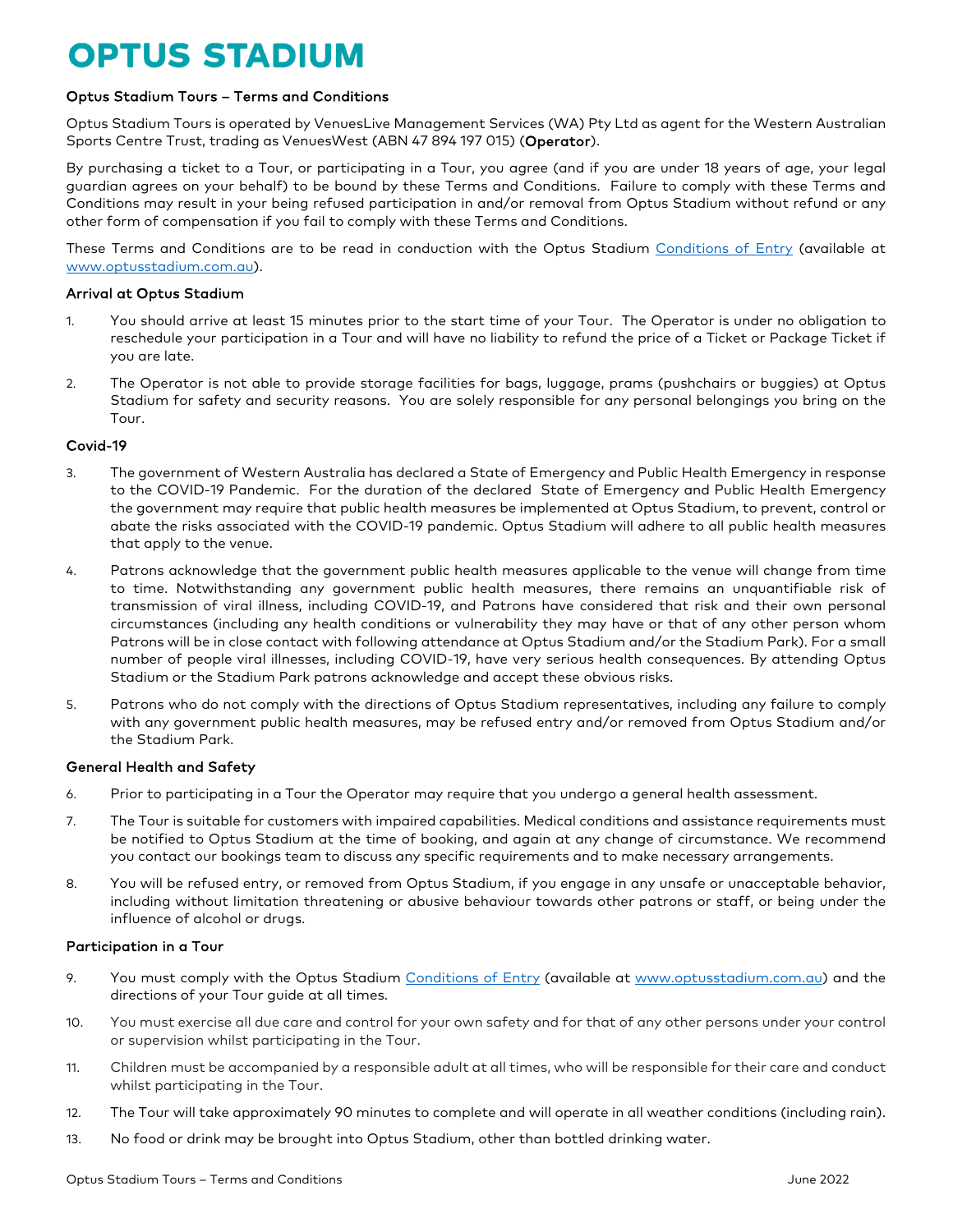- 14. Smoking is not permitted during the Tour.
- 15. No animals (other than registered assistance dogs) will be admitted inside Optus Stadium.
- 16. Areas of the Stadium accessible during a Tour are subject to change on a daily, and Tour by Tour basis, at short notice, to accommodate operational requirements of the Stadium. Access to all areas of the Stadium is not guaranteed, and the Operator has no obligation to provide an exchange or refund of the price Ticket or Package Ticket.
- 17. You are not permitted on the main pitch at any time (but may enter onto the perimeter astro turf, where approved by the Tour guide), and you are not permitted to enter prohibited or restricted areas (which may vary without notice).
- 18. Audio visual equipment may only be used for personal use, and not for commercial gain.
- 19. You must not deface, damage or remove any property of Optus Stadium.
- 20. The Operator will be entitled to remove any items of property left at Optus Stadium at the conclusion of a Tour. Any such property will be retained by the Operator for a period of 7 days only and thereafter may be disposed of by the Operator at its absolute discretion without incurring any liability to you.

#### Tickets and Package Tickets

- 21. Participation in a Tour will only be given on presentation of a confirmation email or voucher (Ticket) or a ticket and food & beverage package (Package Ticket).
- 22. Children under the age of 5 (accompanied by a paying adult) and carers (on presentation of a valid companion card) are admitted free of charge.
- 23. Children under the age of 12 must be accompanied by a paying adult.
- 24. Concession cards, if used to purchase a Ticket or Package Ticket, must be presented on the day of the Tour. Failure to present a concession card may result in your being denied access to Optus Stadium.
- 25. If your Ticket or Package Ticket is lost, stolen, or damaged and illegible please contact the Operator. Tickets and Package Tickets will only be replaced on the presentation of proof of purchase and the provision of photo identification.
- 26. Tickets and Package Tickets must not be offered as prizes, offered for sale or resale, or resold or used for any unauthorised advertising, promotion, competition or commercial activity (including public competitions and trade promotions).

#### Group Tours

- 27. Group Tours are available for bookings of ten (10) or more people, and are only available outside public Tour start times (not commencing at 10am, 11am, 1pm or 3pm).
- 28. Group Tour participant numbers and final payment must be received no later than one (1) week prior to the confirmed Group Tour date. Non-payment by this deadline will result in immediate cancellation of the Group Tour booking.

#### Cancellations and Refunds

- 29. We may cancel or reschedule a Tour for safety or other operational reasons, including inclement weather (heavy rain, high winds, lightning, extreme temperatures). If we cancel a Tour, and you are unable to attend a rescheduled Tour, we will provide a refund of the Ticket or Package Ticket price.
- 30. Each Tour is specific to the date and time as stated on the Ticket. If you need to change your Tour reservation you must contact us at *[tours@theozone.com.au](mailto:tours@theozone.com.au)\_at least 24 hours prior to your Tour and we will reschedule your* reservation. We are under no obligation to reschedule your participation in a Tour, or refund the Ticket or Package Ticket price, if you cancel your reservation within 24 hours of your Tour.
- 31. Cancellations and/or changes to the Group Tour participant numbers must be provided in writing to [tours@optusstadium.com.au](mailto:tours@optusstadium.com.au) at least three (3) days prior to the scheduled Group Tour. Changes to a Group Tour booking are subject to availability.
- 32. There are administrative costs associated with cancellations and changes to Group Tour bookings. Due to these costs if a Ticket or Package Ticket for a Group Tour is cancelled or changed within three (3) days of the scheduled Tour you will not be entitled to any refund of the Ticket or Package Ticket price.